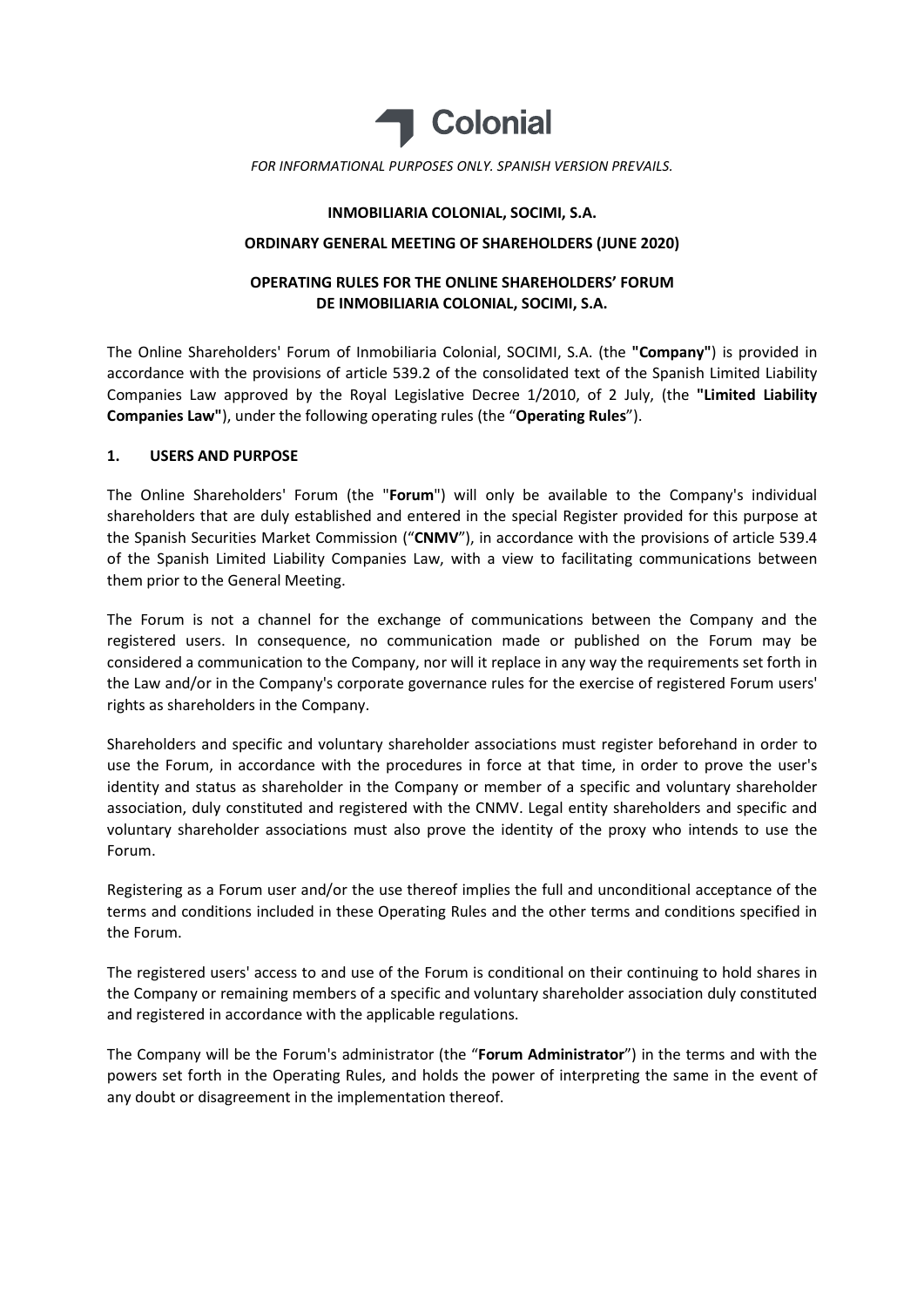

### 2. PURPOSE OF THE FORUM

Registered users may send, for publication on the Forum, communications limited to the following subjects:

- (a) Reasoned motions on issues that are already included or intended to be included in the General Meeting's agenda.
- (b) Requests for support for such motions.
- (c) Initiatives drawn up by shareholders to achieve a sufficient percentage of votes in order to exercise a minority right as provided in the Law.
- (d) Offers or requests for voluntary representation.

As provided in article 519 of the Spanish Limited Liability Companies Law, the Company's shareholders who request the publication of a motion as an addendum to the agenda, or a reasoned motion on issues that are already included in the agenda of the General Meeting that has been called, must represent at least 3% of the share capital.

## 3. CONTENT OF THE COMMUNICATIONS

The use of the Forum must always fully comply with current regulations and these Operating Rules. The following are expressly forbidden:

- (a) Making any communications that are not related to the purpose and aim of the Forum as set forth in Operating Rules 1 and 2 above.
- (b) Attacking the reputation or the legitimate rights, goods and interests of the Company, of other registered users or of third parties.
- (c) Impersonating third parties or providing the personal data or information of third parties without the informed consent of their owner.
- (d) Incorporating documentation or material without the due authorisation of the owners of the intellectual or industrial property.
- (e) Incorporating content or expressions that are discriminatory, racist, sexist, violent, xenophobic or otherwise degrading or offensive.
- (f) Incorporating any type of material that is inappropriate or contrary to the requirements of good faith.
- (g) Incorporating contents of any kind that are aimed at committing criminal, administrative or civil offences.
- (h) Carrying out any activity aimed at evading the technical restrictions established for the Forum or which damage, overload or harm the functioning of the Forum or the computer equipment of the Company, of its computer services suppliers, of other registered users or of third parties.
- (i) Posting advertising messages of any type.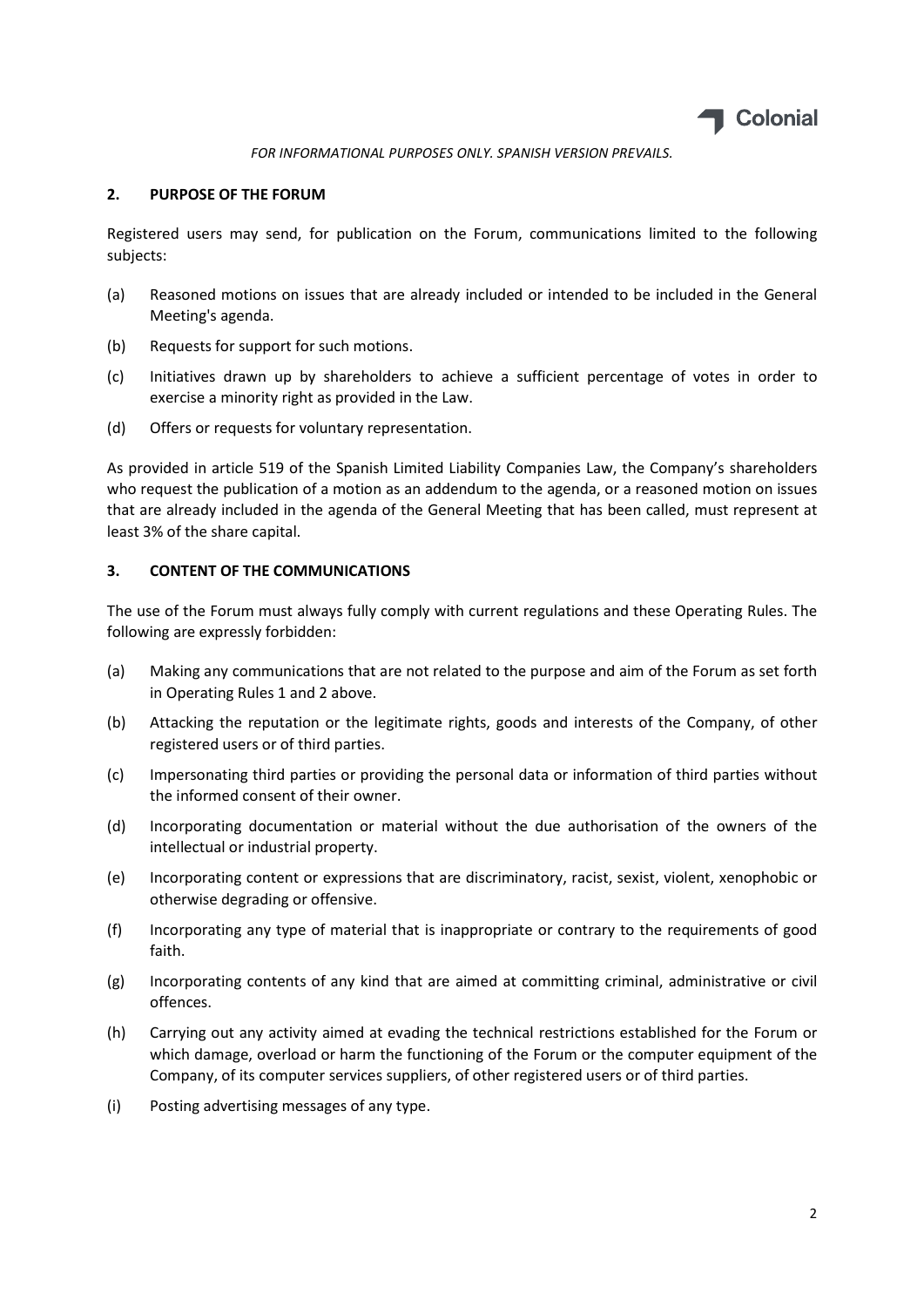

### 4. PUBLICATION OF COMMUNICATIONS ON THE FORUM

Any registered user may send communications that comply with the provisions of Operating Rules 2 and 3 above, and these will be published by the Forum Administrator in accordance with the technical procedures in force at that time.

Requests to publish communications should be made using the forms available in the Forum for this purpose.

Before publishing it, the Forum Administrator will ensure that the communication complies with the Operating Rules. If such communication fails to comply with any of the Operating Rules, the Forum Administrator may, at their discretion, decline to publish it, take it down at any time if it has already been published or request any amendments or changes be made to such communication to ensure its compliance with the Operating Rules.

### 5. PERIOD OF AVAILABILITY OF THE FORUM

The Forum will be available for use as of the call of the General Meeting of Shareholders in accordance with the provisions of the legislation in force and until the end of the day prior to the date scheduled for the General Meeting.

### 6. THE COMPANY'S RESPONSIBILITY

The Company will not be responsible for the accuracy, veracity, validity, legality or relevance of the communications sent by registered users, nor for the opinions expressed by them.

By virtue of accessing and/or using the Forum, every registered user declares that he/she is aware of and accepts that he/she makes use of the Forum under his/her sole and exclusive responsibility at all times.

## 7. DATA PROTECTION

The processing of personal data, their possible disclosure and the exercise of the rights provided under the data protection legislation will be governed by the Privacy Policy published on the Forum, which must be expressly accepted by the user when he/she registers.

#### Privacy policy and cookies

#### Privacy Policy

In compliance with the provisions of the Regulation (EU) 2016/679 of 27 April 2016 on the protection of natural persons with regard to the processing of personal data and on the free movement of such data, and Spanish Organic Law 3/2018, of 5 December, on the Protection of Personal Data and guarantee of digital rights, Inmobiliaria Colonial, SOCIMI, S.A. (the "Company"), with Tax Identification Number A-28027399, informs you that the personal data provided when completing the forms available on the corporate website (www.inmocolonial.com) will be kept in files for which the Company is the data controller, with the aim of establishing, managing and supervising the functioning of the Online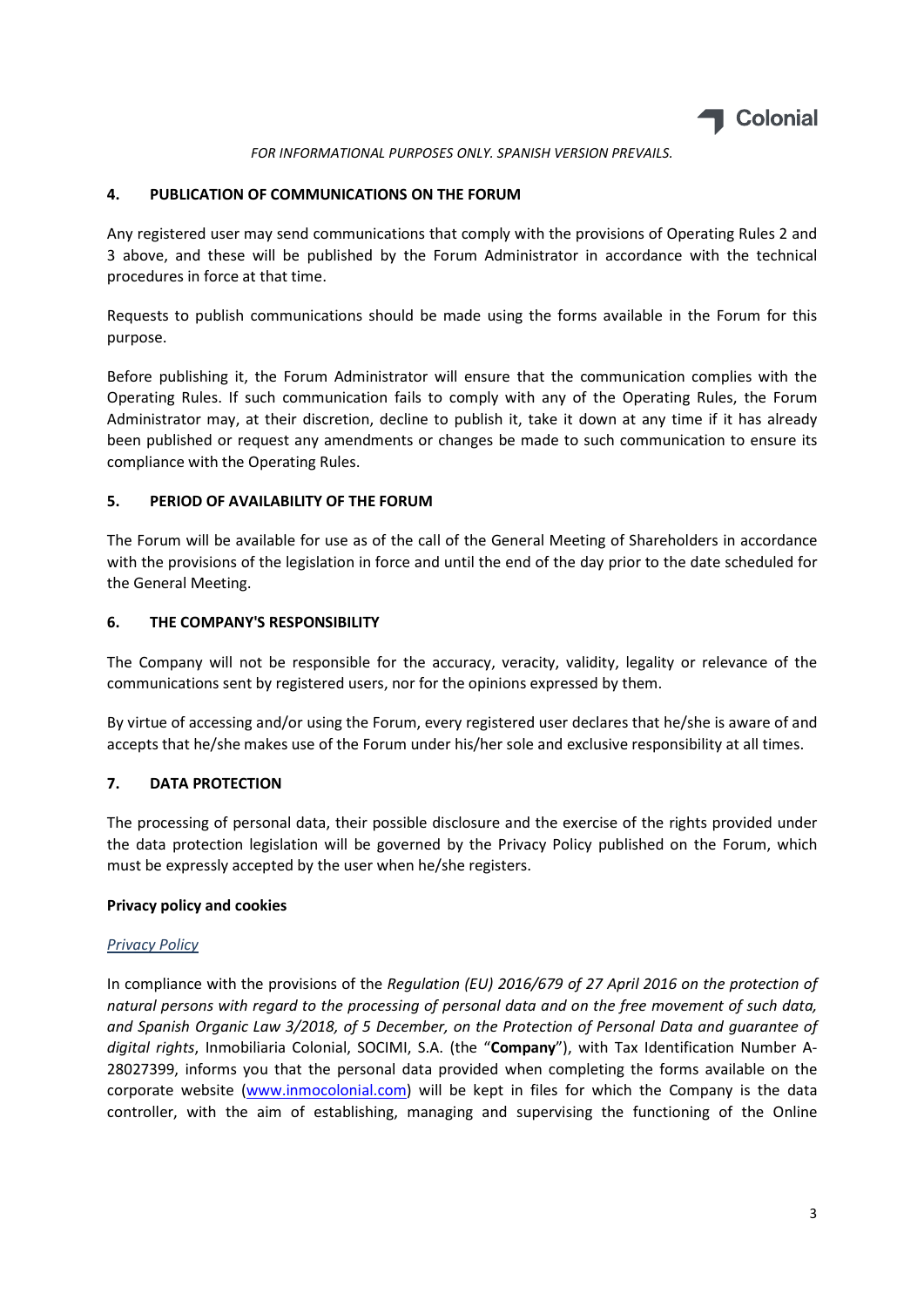

Shareholders' Forum (the "Forum") in accordance with the Operating Rules thereof and applicable legislation.

The Company undertakes to treat personal data in complete confidentiality and to use them only for the specified purposes. The data will not be disclosed to other users without prior express consent. The failure to enter the personal data requested on the registration form may mean that the Company does not grant your request. By accepting this policy, you acknowledge that the information and personal data collected is accurate and truthful.

The legal basis of the data processing is for the Company to comply with the provisions of the Spanish Limited Liability Companies Law, as well as its legitimate interest in ensuring the appropriate management and maintenance of the Forum.

The data will be processed by the Company for as long as the Forum remains active. The data will be kept for a maximum period of six years from the date of the General Meeting of Shareholders, in order to meet any responsibilities that may arise for the Company on account of the processing.

The users of the Forum have the right to access, rectify, delete and object to the processing of their data, as well as to exercise all other rights set forth in current data protection legislation with the scope and limitations provided for in such legislation. To do so, they should write to the Company by post, with Ref. Data Protection (Protección de Datos), to Paseo de la Castellana 52, 28046 Madrid, or by e-mail to forodeaccionista@inmocolonial.com. Furthermore, Forum users may write to the Company by email, ucnormativo@inmocolonial.com.

We wish to inform you that the Company has implemented the appropriate technical and organisational measures to ensure the security of your personal data and prevent them from being altered, lost and processed and/or accessed without due consent, bearing in mind the state of the technology, the nature of the data stored and the risks arising from human action or from the physical and natural environment to which they are exposed. The above is in accordance with the provisions of current legislation on personal data protection.

Should the data subjects consider that their information has been wrongfully processed or their rights have not been duly observed, they may file a claim before the Spanish Agency of Data Protection (www.aepd.es).

## Cookies policy

The corporate website (www.inmocolonial.com) of Inmobiliaria Colonial, SOCIMI, S.A. (the "Company") uses its own cookies. Cookies are small data files generated by the user's computer that allow the Company to know and process the following information:

- The date and time the user last visited the corporate website.
- The security elements required to control access to restricted areas.

The use of these cookies does not require the user's consent. If the user blocks the cookies or deletes those already installed, he/she will not be able to use all the functionalities of this website (in particular,